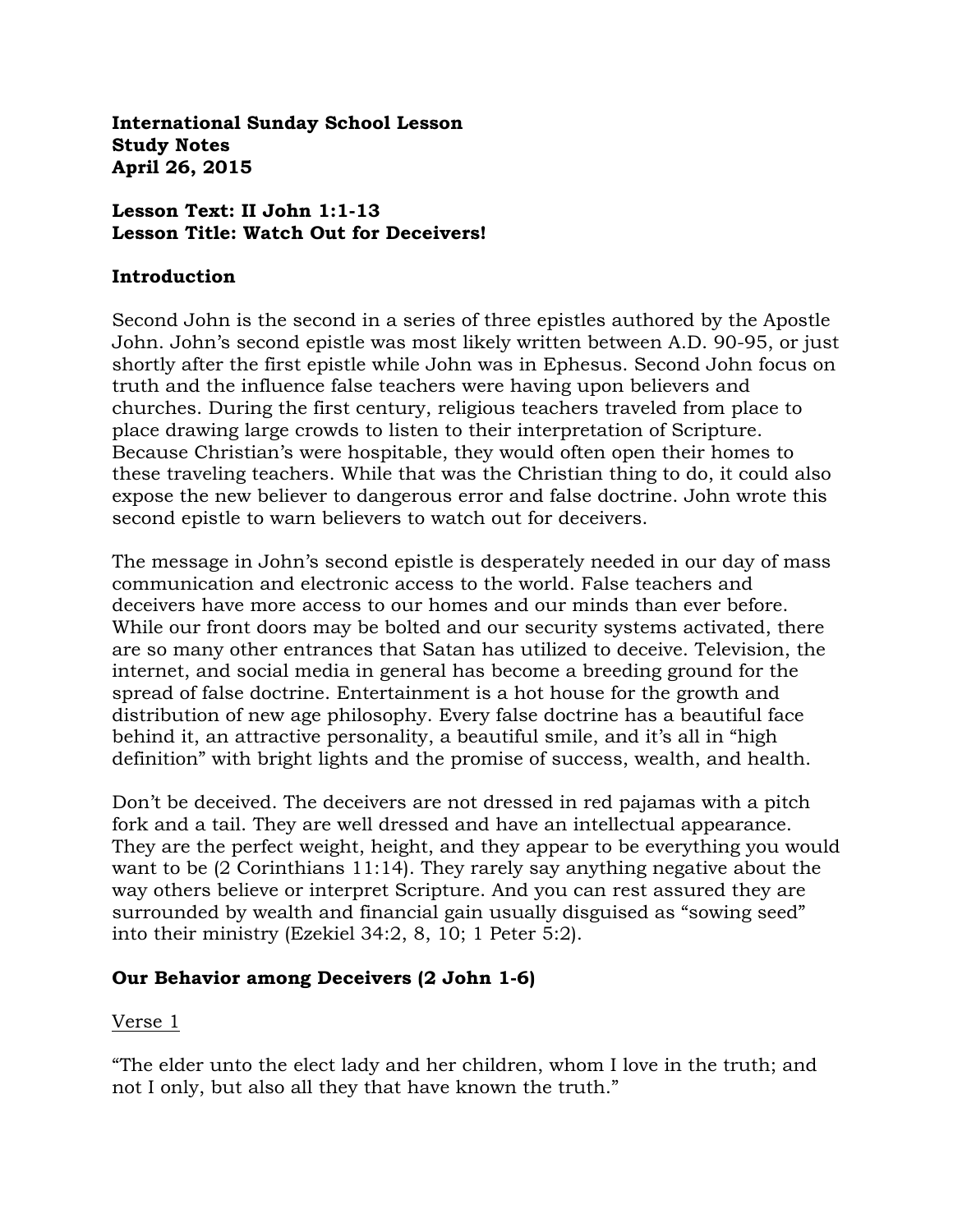The "elder" John is referring to here is himself. Although John is no doubt an old man at the time he wrote this second epistle, "elder" is a reference to John's position as spiritual overseer of the church and not his age. Calling himself "elder" would also send a strong message to watch out for the deceivers who most likely referred to themselves as an apostle or teacher.

John is writing to "the elect lady and her children." The chosen lady to whom John is writing was an actual woman, not a church such as Corinth or Ephesus. Evidently this was a Christian woman John wanted to warn and encourage by this letter. The word "elect" is the Greek word *eklektos* {ek-lektos} and means "chosen or selected." John uses the word "elect lady" to emphasize the biblical truth that this "lady" had been chosen by God for salvation (Ephesians 1:4; 2 Thessalonians 2:13; 2 Timothy 1:9). To call someone "elect" is no different than calling them a Christian or a child of God. Jesus was not afraid to call believers "elect" (Matthew 24:22). It is a beautiful name for all who have been saved by grace.

John mentions her and her "children" but not her husband. The husband is most likely not mentioned because the wife would be the one responsibility for showing hospitality to strangers. She would be the one to open the door to visitors. So John mentions her and the children.

"Whom I love in the truth" seems to suggest John had a personal connection with this lady and her children. He obviously cares about their spiritual wellbeing. To "love in the truth" does not mean that John truly loved them. It means that John loved them because of the "truth" of the gospel of Jesus Christ. Their connection and relationship was "truth."

The Greek word for "truth" is *aletheia* {al-ay-thi-a} and refers to the revealed truth of God's Word. The word "truth" is referenced four times in the first four verses of John's epistle. It is clear that John is writing because he is concerned about "truth" and how this lady and other believers may be deceived. "Truth" is the issue in 2 John. And "truth" is still the issue today. Everyone either lives in "truth" or they live in lies and falsehood.

"And not I only, but also all they that have known the truth" means the "truth" is the common bond between all believers. Everyone who knew this lady and her children loved them because of the "truth." If we know and love the truth, we will love those who also know and love the truth. The world is united and bound by lies. Christians and the church are bound together by truth (1 Timothy 3:15). Believers live to represent and proclaim the "truth." Don't be surprised when the world tells lies about Christ. That's what the world is and that's what the world does (Psalm 58:3).

#### Verse 2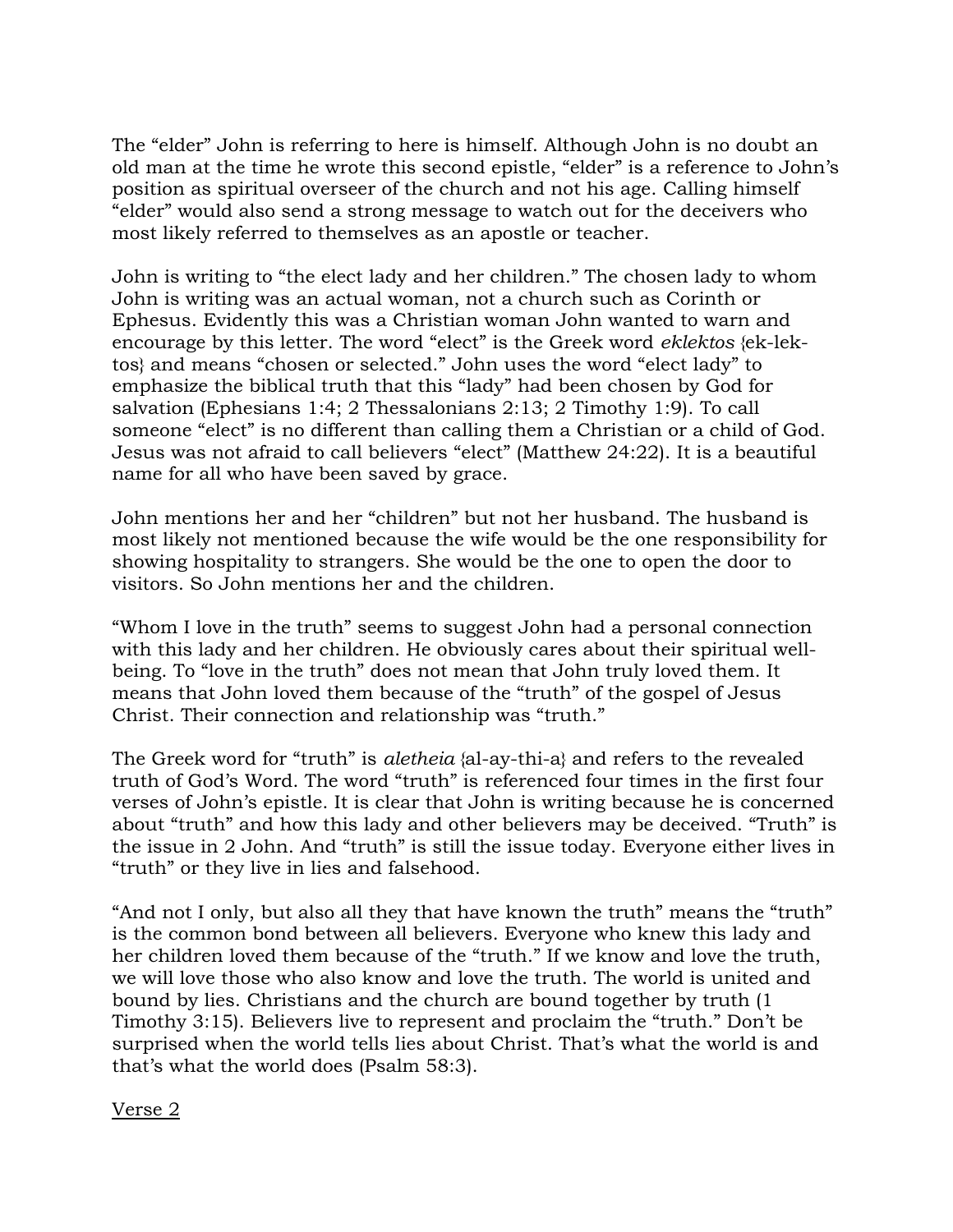"For the truth's sake, which dwelleth in us, and shall be with us for ever."

"For the truth's sake" is why John wrote this epistle. He wrote to this "lady" and "her children" to help them not compromise truth for the sake of hospitality or courtesy to these false teachers. Sometimes Christians are so dedicated to being nice and accepting that we compromise truth. While Christians should be Christ-like, we must never compromise "truth."

The "truth" not only unites God's children together, it also "dwelleth in us." This "truth" John says, "dwelleth in us, and shall be with us for ever." The "truth" that reveals the gospel of Jesus Christ doesn't change. It doesn't come and go. It "dwelleth in us" and will "be with us for ever." It stays, abides, and remains forever.

## Verse 3

"Grace be with you, mercy, and peace, from God the Father, and from the Lord Jesus Christ, the Son of the Father, in truth and love."

In the opening of his letter to the "elect lady," John adopts a greeting that is similar to that of Paul, Peter, and James. He uses the words "grace, mercy, and peace" which all apply to the same thing but yet they are all a little different. These three words summarize God's great plan of salvation. "Grace" is the undeserved love of God the sinner received when he was guilty and condemned before God. "Mercy" is God's love extended to the helpless and needy which is the condition of every sinner (Ephesians 2:4-5). "Peace" is that tranquility of soul that comes to those who have received "grace" and "mercy."

John says "Grace…, mercy, and peace," come "from God the Father, and from the Lord Jesus Christ, the Son of the Father, in truth and love." It was "God the Father" who loved us and sent "the Lord Jesus Christ, the Son of the Father, in truth and love." The word "from" is in the verse twice which places emphasis on the equality of God the Son with God the Father.

The words "in truth and love" are connected with "Grace…, mercy, and peace." John is actually saying, "Grace be with you, mercy, and peace, in truth and love." He is desiring that grace, mercy, and peace, in truth and love will be displayed in the life and family of this elect lady to whom he writes this letter. He wants "truth" to dominate her mind and heart resulting in a sacrificial " $love.$ "

#### Verse 4

"I rejoiced greatly that I found of thy children walking in truth, as we have received a commandment from the Father."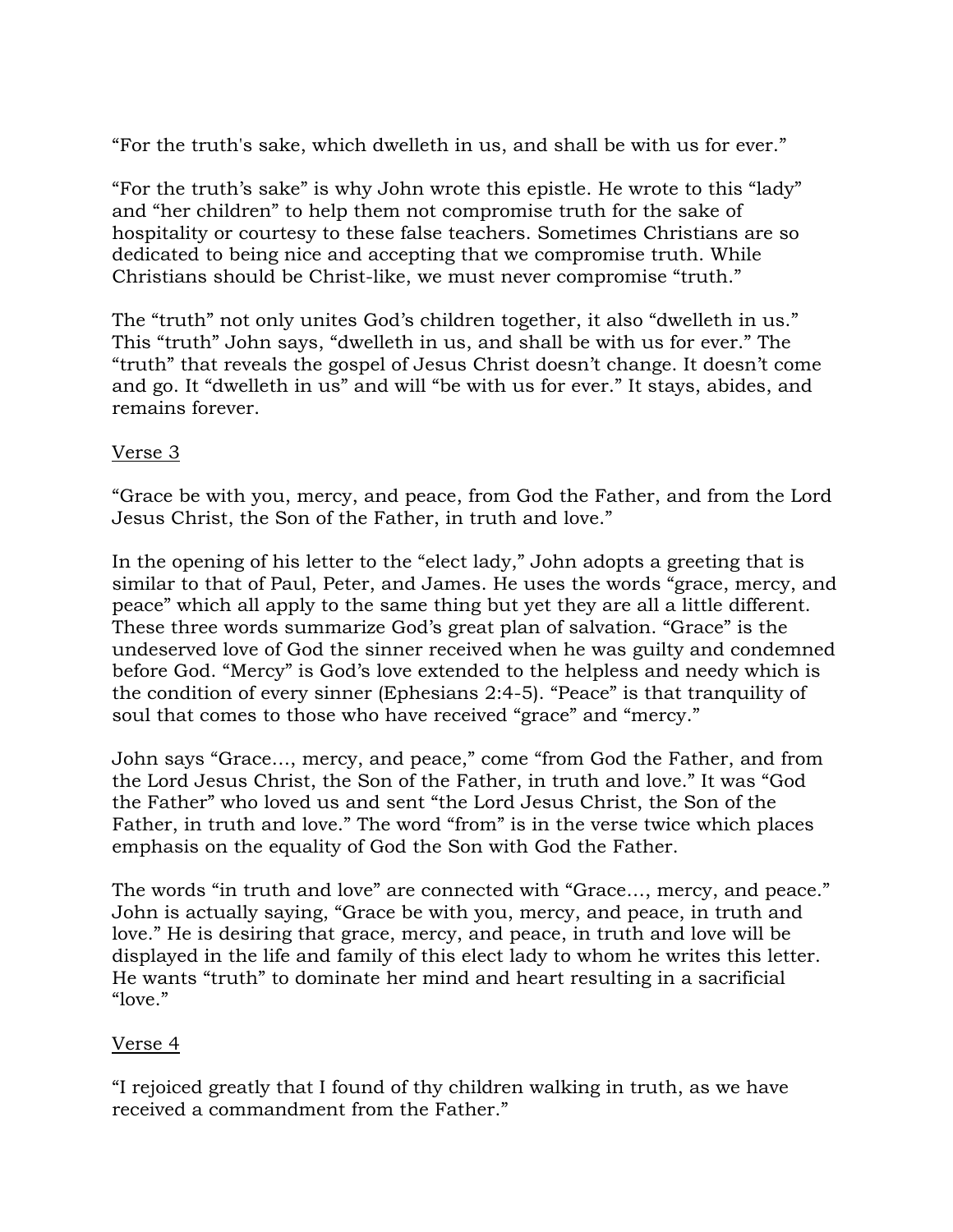John had knowledge that this elect ladies "children" were "walking in truth" and it caused him to "rejoice greatly" or be thrilled. "Walking" means "treading around, or moving all around." This ladies children had a manner of life and conduct based on "truth." The "truth" of God's Word is to be lived as well as believed!

John's reference to "a commandment" that they had "received from the Father" is not a reference to one of the Ten Commandments or any commandment in particular. He is obviously speaking about all the commandments in Scripture that requires believers to obey. In other words, this ladies children obeys the word of God when they receive it. Christians are commanded to be holy and walk in obedience to the word of God. Christian know the truth, believe the truth, obey the truth, and live the truth.

#### Verse 5

"And now I beseech thee, lady, not as though I wrote a new commandment unto thee, but that which we had from the beginning, that we love one another."

Here again John brings up the subject of "love." He "beseechs" or begs this "lady" to "love one another." John does not hesitate to ask this lady to "love" because that is consistent with the Christian message or "truth."

The "beginning" John refers to here is the beginning of the ministry of Jesus Christ at His incarnation. From the very "beginning" the message has been "love one another." John is assuming that this basic "new commandment" of Christianity was understood by those to whom he wrote. True Christianity always produces "love" among the brethren.

#### Verse 6

"And this is love, that we walk after his commandments. This is the commandment, That, as ye have heard from the beginning, ye should walk in it."

Here John defines the true characteristics of "love." "This is love" means we prove our "love" by "walking after his commandments." Doctor J. Vernon McGee writes, "This is getting right down into shoe leather. This is sidewalk salvation!" And Doctor McGee was right. Christianity is not about what you do inside the walls of your church. It is living truth outside those walls. With that said, keep in mind that John is writing to this lady who is living in the Roman world under leaders like Nero. The Roman world was a cruel and bloody world that had little or no tolerance for Christians or Christianity. And yet, there were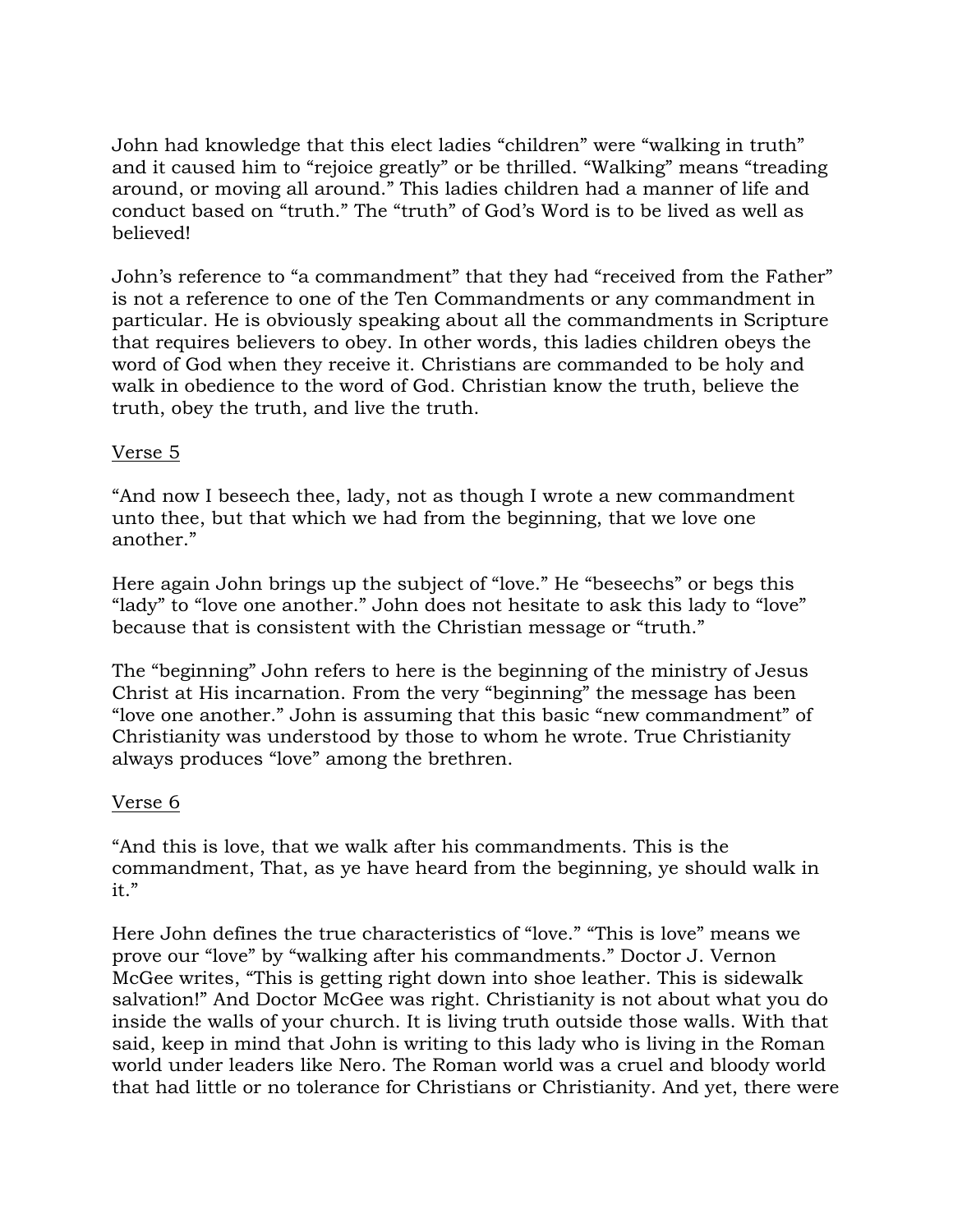Christians like this "elect lady" who were living and loving right out in the open streets of the Roman Empire.

*Note: Our behavior among a deceptive world must be that of love and obedience to the truth. That has been the Christian message from the arrival of Jesus and His ministry to this day. It is possible to behave and conduct our lives in obedience to truth even among a culture that is becoming more and more intolerant of Christianity and biblical truth.*

## **Our Boundaries among Deceivers (2 John 7-13)**

## Verse 7

"For many deceivers are entered into the world, who confess not that Jesus Christ is come in the flesh. This is a deceiver and an antichrist."

Even in John's day believers were already exposed to false teaching and spiritual deception. Jesus said it would happen (Matthew 24:4-5). John said "many deceivers are entered into the world." The word "deceivers" means "wanderers." In this context it refers to those who had wandered from the truth of Scripture concerning the person of Jesus Christ. There were false teachers in John's day who were teaching that "Jesus Christ" did not "come in the flesh." In other words, like many cults today, they denied that Jesus Christ was God in the flesh. To deny the deity of Jesus Christ and the biblical truth that Jesus Christ is God in the flesh makes one "a deceiver and an antichrist."

"Deceivers" and "antichrists" refer to those false teachers within the church. Christians aren't deceived by false religions such as Buddhists, Hindus, or Muslims. It's those who infiltrate the church and pretend to be Christians such as Mormons, Jehovah Witnesses, and every other belief system that denies Jesus Christ was God in the flesh. Also, those who deny that salvation is by grace through faith are "deceivers" and "antichrist." "Antichrist" in this text is not a person by a denial of who Christ really is. They work against everything Christ is. Someone who denies the Trinity is a "deceiver" and "antichrist." The proponents of the health and wealth gospel and those preachers and teachers who have removed sin from the gospel message are "deceivers" and "antichrist."

#### Verse 8

"Look to yourselves, that we lose not those things which we have wrought, but that we receive a full reward."

Knowing how deadly false teachers can be, John warns the elect lady, her children and all who would read his epistle, "Look to yourselves." "Look" means "beware, see, and regard." You can't believe everything everyone says in the name of the Lord. You can't just love everyone indiscriminately. It's so popular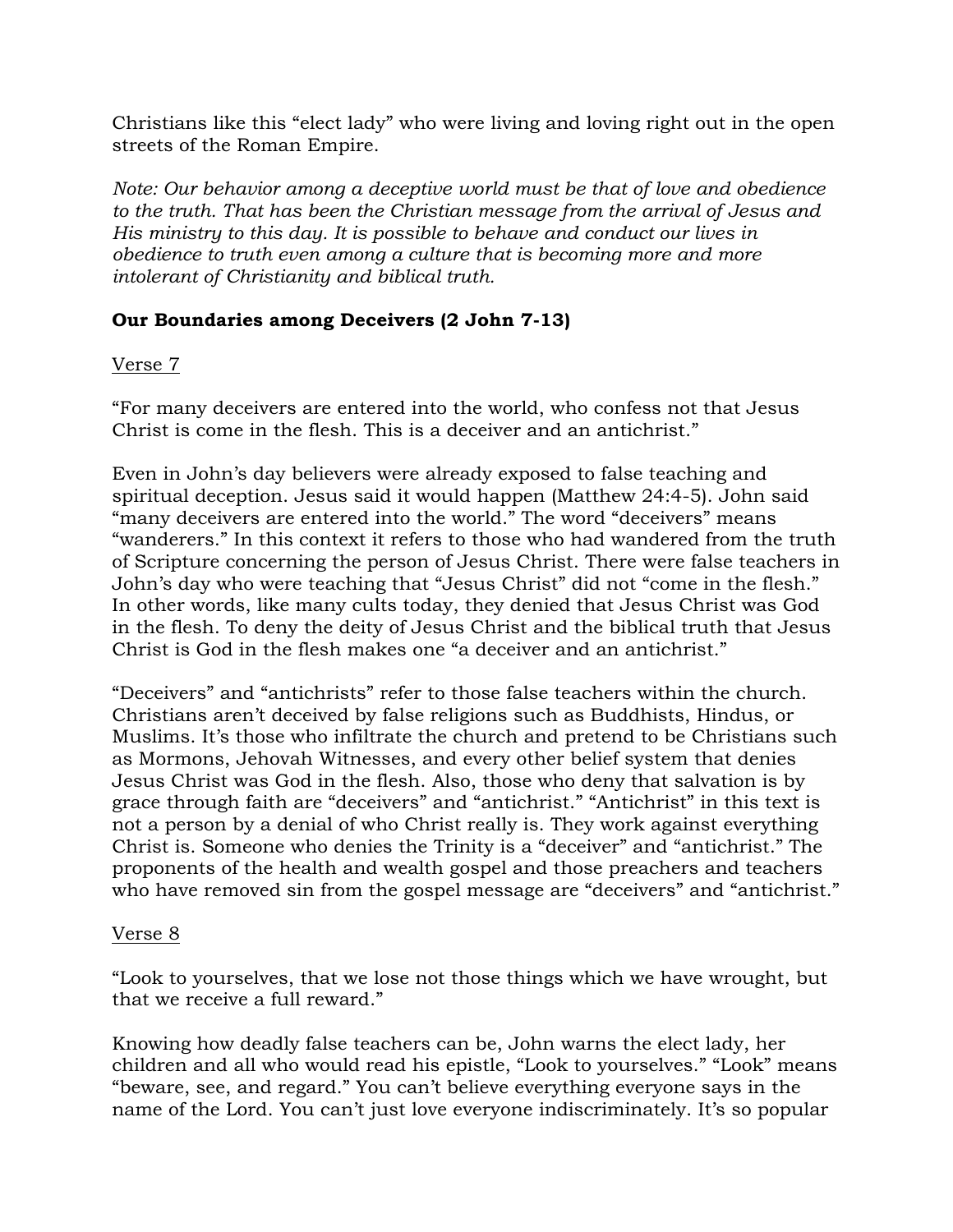and sounds so good when people say God's loves everybody and everybody can get to heaven if they mean well. But that is false. The psalmist said, *"Do not I hate them, O LORD, that hate thee? and am not I grieved with those that rise up against thee? I hate them with perfect hatred: I count them mine enemies"* (Psalm 139:21-22).

God's children must be on guard against deceivers and antichrists. If not, "we" could "lose those things which we have wrought." This has nothing to do with losing our salvation because we did not "wrought" our salvation. Salvation was a gift. However, we have "wrought" or toiled for what we have accomplished and gained in Christ since salvation. This is speaking about our stewardship in Christ. If we are deceived into believing lies and a distorted gospel, we could fail to "receive a full reward."

To lose a "full reward" means the believer could forfeit rewards in heaven and suffer loss at the Judgment Seat of Christ (1 Corinthians 3:11-15). The believers "reward" in heaven will be in accordance with services rendered to the Lord since conversion. It is no light thing to tolerate false doctrine and false teaching. Believers must be discerning and quickly reject biblical error, no matter how forcefully the false teachers ask for love and tolerance.

## Verse 9

"Whosoever transgresseth, and abideth not in the doctrine of Christ, hath not God. He that abideth in the doctrine of Christ, he hath both the Father and the Son."

"Whosoever transgresseth" and "abideth not in the doctrine of Christ" does not have "God." "Abideth" means "remain" or "continue." "Whosoever" stresses the fact that there is no respect of person here. "Whosoever" means it doesn't matter if it's a preacher, an evangelist, a missionary, a television preachers, a politician or anyone. Any person who does not stay with "the doctrine" has no claim to know God or be God's child. "Doctrine" can refer to the teaching of Christ or the teaching about Christ as recorded in Scripture.

"He that abideth in the doctrine of Christ, he hath both the Father and the Son." The person who remains or stays with the teaching of Christ and the teaching about Christ recorded in Scripture has both the "Father and the Son." Deceivers and antichrists have a real problem with God the "Father" and God the "Son." They all differ on who Jesus is but they all agree He is not God in the flesh.

Verse 10-11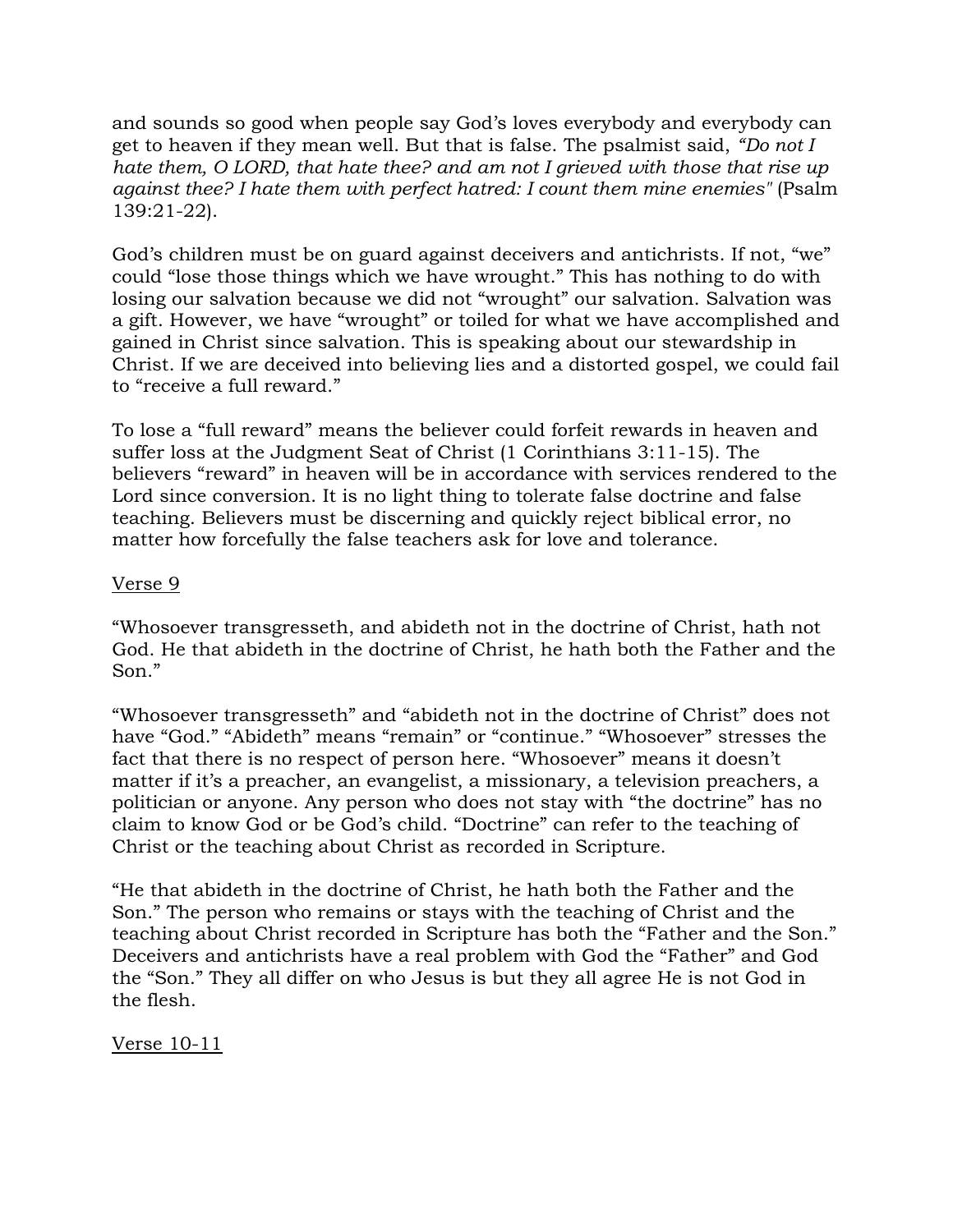"If there come any unto you, and bring not this doctrine, receive him not into your house, neither bid him God speed: For he that biddeth him God speed is partaker of his evil deeds."

The heart of this verse is the heart of John's burden for writing to the elect lady and her children. Here it is. False teachers want to get into your home. That is their goal. Jehovah Witnesses, Mormons, and other cults who deny the deity of Jesus Christ, are known for coming to your home, not your church! The health and wealth guys and girls who distort the truth of the gospel rarely ring your door bell, but the media is full of their heresy. John says, "If there come any unto you, and bring not this doctrine, receive him not into your house…" It's plain and simple. If anyone is not teaching the "doctrine" or the truth about Jesus Christ as revealed in Scripture, "receive him not into your house" (1 John 2:22). And that means not only don't let them in the front door, don't let them in through your television, radio, internet, mailbox, or smart phone!

"Receive" is the Greek word *lambano* {lam-ban-o}. It means "take, to get hold of, and accept." As Christians we are to be hospitable and loving to strangers but we should never open our homes to false teachers and those who peddle false doctrine. It is not enough to be against error, we must sever relations with it. The Apostle Paul said, *"And have no fellowship with the unfruitful works of darkness, but rather reprove them"* (Ephesians 5:11).

"Neither bid him God speed: For he that biddeth him God speed is partaker of his evil deeds." When you refuse to let false teachers hand you a pamphlet or enter your house, do not say "God bless you." "Bid" is the Greek word *lego* {lego} which means "to say, to speak, or to affirm." "God speed" is the Greek word *chairo* {khah-ee-ro} which means "rejoice, be glad, and be well." It was a common greeting among Christians. Now you may be thinking John is being a little harsh here. You may also be thinking that kind of response is unloving and may hurt the false teacher's feelings. The feelings of the false teacher is not the issue. The issue is truth! And nothing is as dangerous as spiritual deception because nothing is as precious as truth!

Furthermore, if you do "bid" or say words such as "God bless you" to false teachers, John says you are a "partaker of his evil deeds." The word "partaker" means "in fellowship with." No genuine born again believer would want to contribute to the spread of false doctrine or be in bed with Satan. Satan has sent more souls to hell through false doctrine and false teachers than he ever has through alcohol or drugs. Watch out for deceivers!

Verse 12-13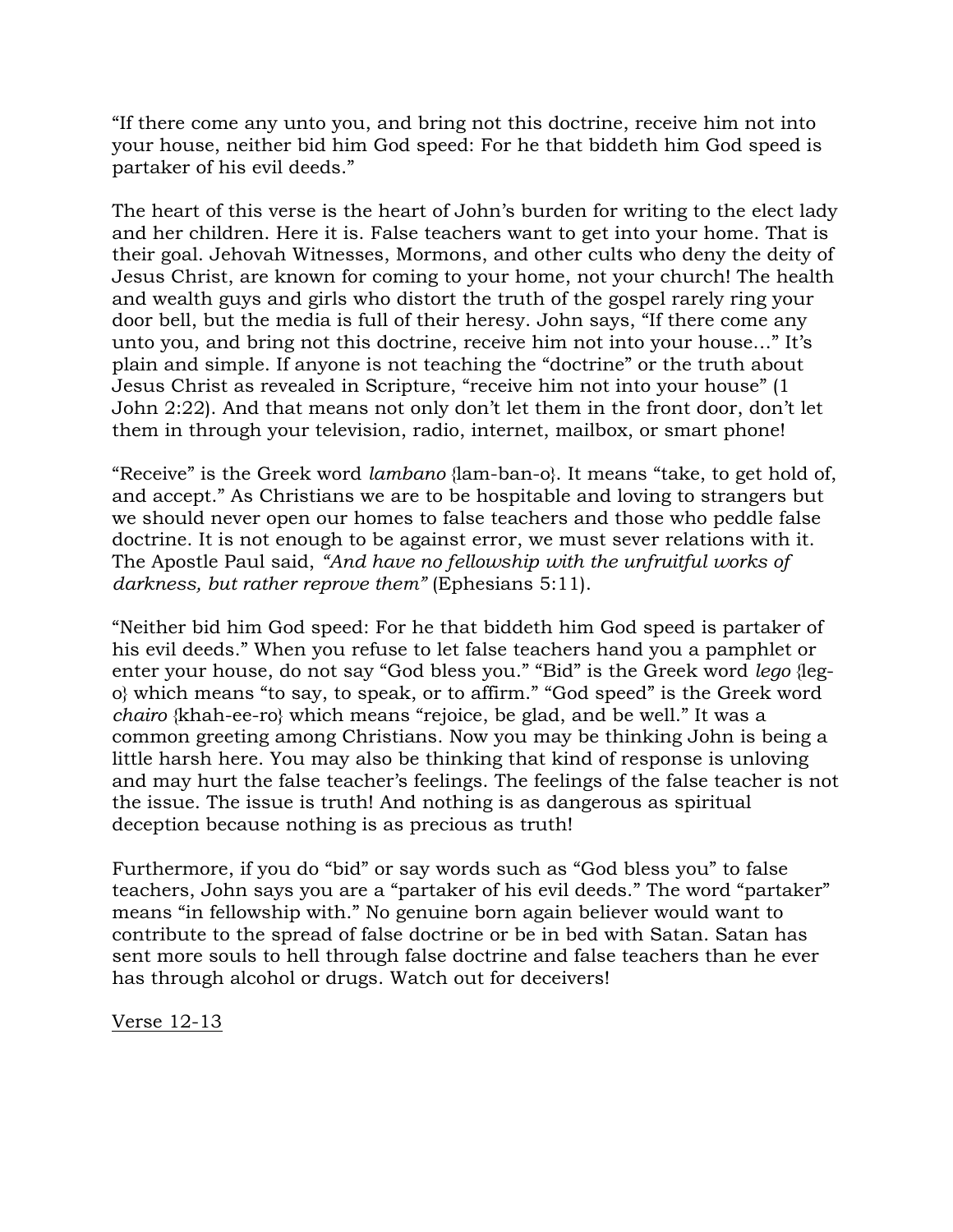"Having many things to write unto you, I would not write with paper and ink: but I trust to come unto you, and speak face to face, that our joy may be full. The children of thy elect sister greet thee. Amen."

John's closing words in this little postcard indicates there is more that needs to be said about this subject of deception and God's truth. He had much on his heart about which he would have liked to write to the elect lady and her children, but he didn't write because he planned to visit them shortly and speak with them "face to face."

The words "that our joy may be full" are interesting since they follow some very intense words of warning concerning how to handle false teachers. What is joyful about turning away false teachers and not even saying, "God bless you?" Where does "joy" come in the picture? It's the "joy" of knowing that you have the "truth" and know the "truth" (1 John 1:4). Although Christians must take a firm stand against error and deception, the "truth" continues to give us "full joy."

"The children of thy elect sister greet thee. Amen" are tender words from John to the elect lady. This seems to be a personal greeting from the elect ladies nieces and nephews and her sister. They sent their greeting to her through John's letter. This tender closing is so special when you think about the difficulty of living in such a dangerous world. The words are a reminder that family is special, precious, and priceless. And the relationships we share as God's family is special as well.

# **Conclusion**

There used to be an old saying, "Not everyone who carries a Bible is a preacher." That statement reveals the fact that at some point in time somebody who trusted someone who claimed to be preaching truth was deceived. Long before that old saying was ever created, the Apostle John said, *"Beloved, believe not every spirit, but try the spirits whether they are of God: because many false prophets are gone out into the world"* (1 John 4:1). If that was true in the first century, how much more today!

As Christians we are taught to respect and love our fellow man. We want to be courteous and go the extra mile to be gracious. No one like to be ugly or rude to anyone. However, John is not teaching us to be rude or ugly. He is teaching us the danger of deception. Don't ever feel bad by closing the door in the face of those who deny Jesus Christ is God in the flesh. They are at your door to deceive you and your family. Don't watch false preachers and teachers just for the entertainment aspect of viewing. Casually sitting by and letting false doctrine air in your home is more dangerous than carbon monoxide.